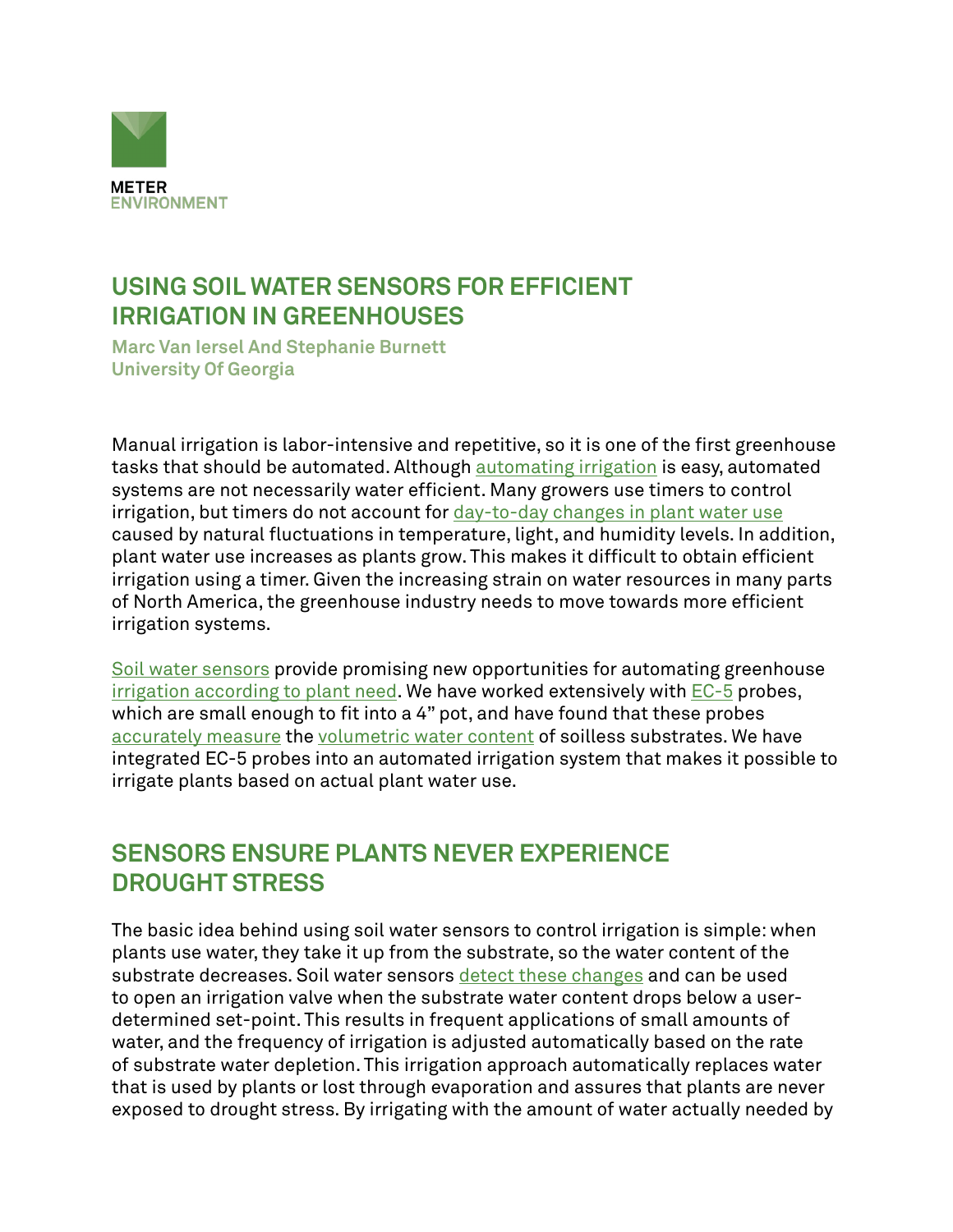the plants, water use and leaching can be reduced greatly. This minimizes pollution without using expensive recycling irrigation systems or large ponds to capture runoff.

### **DOES IT REALLY WORK?**

To test this irrigation approach and to determine how much water petunias need for good growth, we grew them at substrate water levels ranging from 5 to 40%. Irrigation was controlled with  $EC-5$  probes in the substrate, which were connected to a [data logger](https://www.metergroup.com/environment/products/ech2o-em50/). For the first nine days after transplanting seedlings, all substrates were kept well-watered to allow the plants to establish. Afterwards, our irrigation system maintained substrate water content (treatments ranging from 5 to 40%) for 20 days, and then plants were harvested.

Our irrigation system performed very well throughout the entire study (Figure 1). As soon as the substrate water content in a particular container had dried out to the irrigation set point, our automated irrigation system started irrigating that tray. The water content of the substrate generally was kept slightly above the set point.

A higher substrate water set point for irrigation resulted in more frequent waterings. Although the irrigation quantity increased with increasing substrate water levels, there was no leaching in any of the treatments. Even the largest plant received only 650 mL (about 21 fl. oz.) of water during the last 20 days of the experiment. Daily water use in the treatment with the highest water use ranged from only 15 to 20 mL/ plant/day (just over one tablespoon!) when the plants were small to 45 mL/plant/day (3 tablespoons) at the end of the experiment.



**Figure 1.** The water content of the substrate over the course of the experiment. Irrigation was controlled using EC-5 probes, and a small amount of water was added to the substrate automatically whenever the substrate water content dropped below the irrigation set point. There were eight different treatments with set points ranging from 5 to 40%.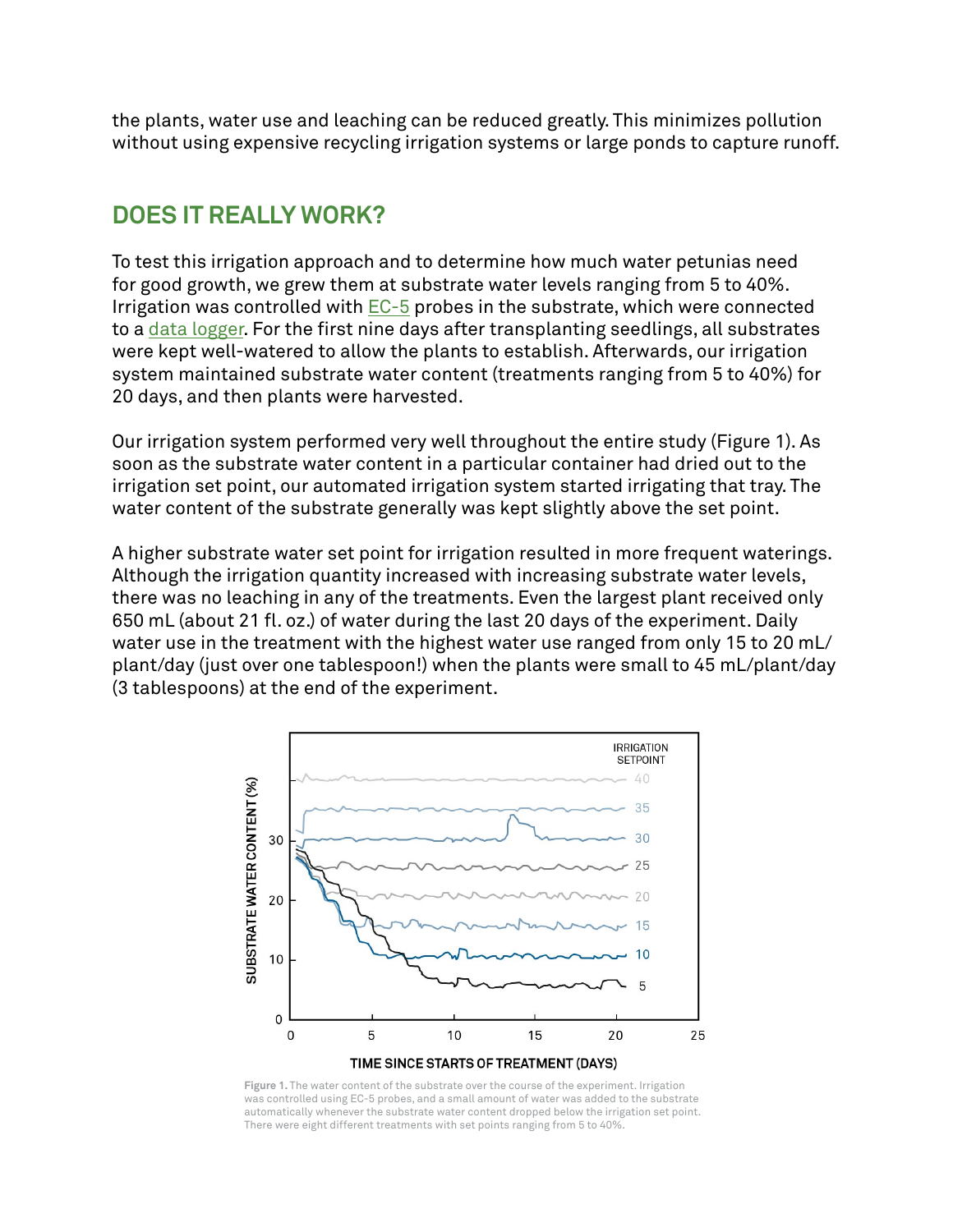Plant growth increased with increasing substrate water content, but there was little difference between the 25, 30, 35, and 40% treatments (Figure 2 left, 3). Since plant growth was highly correlated with the amount of water the plants received (Figure 2 right), controlling irrigation based on substrate water content may be a feasible method for controlling growth of rapidly elongating plants.



Figure 2. The effect of the substrate water content (left) and the total irrigation volume (right) on the dry weight of petunias. Controlling irrigation by controlling the substrate water content proved to be an effective way to control plant growth.

#### **HOW CAN GROWERS USE THIS?**

Several brands of greenhouse control systems can measure EC-5 probes and could be used to automate irrigation based on these measurements. Growers should check with the manufacturer of their control system to see if it can measure these probes. For growers who prefer a stand-alone controller, we have collaborated with Brower Electronics Laboratories (Pittsboro, NC) to develop a controller that can irrigate plants when the substrate water content drops below a grower-determined set point. This controller also allows growers to set irrigation duration and a minimum time period between subsequent irrigations.

Growers who are not ready to turn over irrigation to soil water probes could get valuable information about plant water needs by using EC-5 probes with a handheld [meter](https://www.metergroup.com/environment/articles/buy-browse-meter-legacy-handheld-devices/) or [data logger](https://www.metergroup.com/environment/products/zl6-data-logger/) from METER. The handheld meter allows growers to place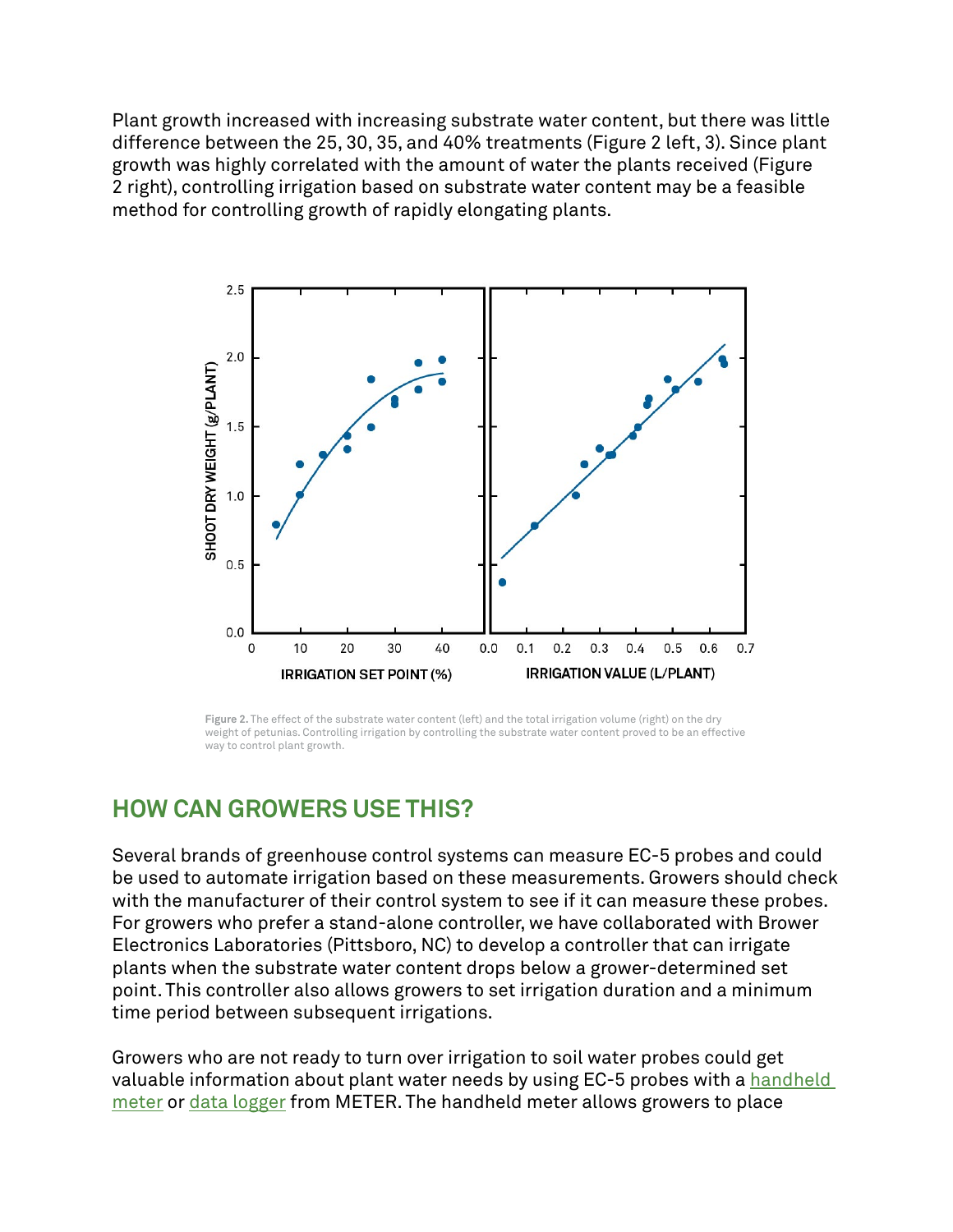sensors in some of their pots and to periodically measure the water content of the substrate. A data logger can send data wirelessly to your computer which allows you to monitor changes in substrate water content in real-time through graphical displays. Using this technology would give growers a much better idea of how much water plants need and will help in making better irrigation decisions.

### **IMPROVE PLANT QUALITY**

It appears that in the near future growers may automate irrigation using sensors to water plants efficiently and improve plant quality. The technology is currently available, and guidelines for its use are being developed. But, what's next? In the future, we wish to gain a better grasp of how water use changes depending on the location of a crop in the greenhouse (for example, proximity to cooling pads or fans), the number of plants grown, and environmental factors. An exciting new development is that the newer **[5TE](https://www.metergroup.com/meter_products/ech2o-5te-electrical-conductivity/)** probes can measure both substrate **EC** and water content. This may allow growers to control both irrigation and fertilization simultaneously.

Marc van Iersel is a professor in floriculture at the University of Georgia (mvanier@ uga.edu). For more information, please visit Marc van Iersel's irrigation automation website: www.hortphys. uga.edu/irrigationcontrol.html

Stephanie Burnett is an assistant professor in floriculture at the University of Maine; stephanie.burnett@umit.maine.edu

We gratefully acknowledge the Fred C. Gloeckner Foundation for funding our research.

# **LEARN THE BASICS OF MEASURING SOIL MOISTURE**

Soil moisture is more than just knowing the amount of water in soil. Learn basic principles you need to know *before* deciding how to measure it. In this 20-minute [webinar](https://www.metergroup.com/environment/events/soil-moisture-101-need-to-know-basics/), discover:

- Why soil moisture is more than just an amount
- Water content: what it is, how it's measured, and why you need it
- - [Water potential](https://www.metergroup.com/meter_knowledgebase/defining-water-potential/): what it is, how it's different from water content, and why you need it
- Whether you should measure water content, water potential, or both
- Which sensors measure each type of parameter